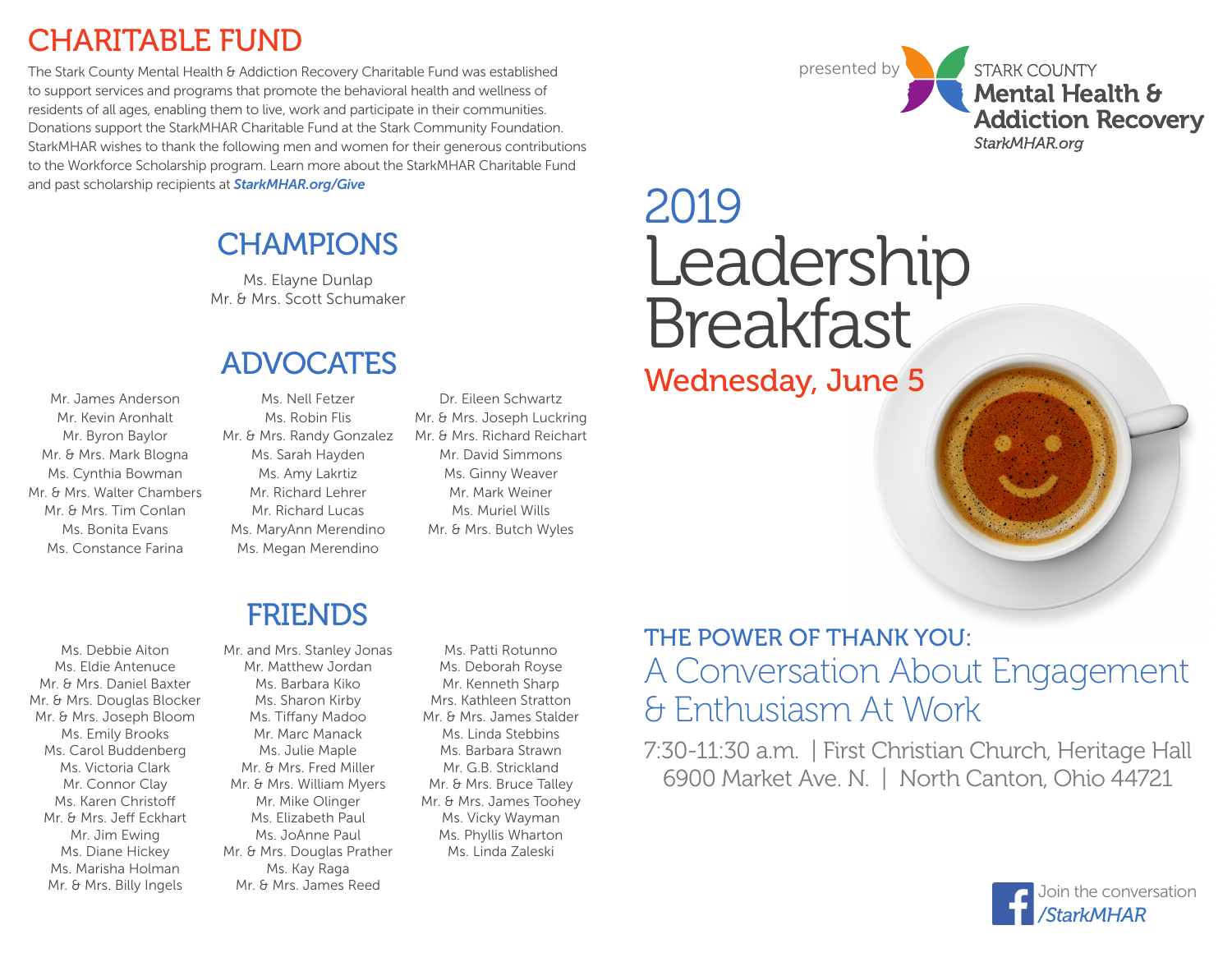

### $7:30$

Check-In & Breakfast

#### 8:00

### Welcome & Introductions Allyson Rey

Director of Marketing, Communications & Community Relations, StarkMHAR

#### $8:10$

#### Keynote: Grategy Lisa Ryan Chief Appreciation Specialist, Grategy

#### $9.40$

Break

#### 9:50

#### Recovery Scholarship Presentation Erin Ivers Forensic Coordinator/Forensic Monitor, StarkMHAR

#### $10:00$ CIT Award Presentation Erin Ivers Forensic Coordinator/Forensic Monitor, StarkMHAR Major C.J. Stantz

Stark County Sheriff's Office

#### 10:15

State of the Agency John Aller, PCC-S, LICDC Executive Director, StarkMHAR

#### $10:40$

#### HOPE Awards Presentation John Aller, PCC-S, LICDC Executive Director, StarkMHAR Julie Gonzalez Board President, StarkMHAR

#### 11:20

Closing Remarks & Evaluations John Aller, PCC-S, LICDC Executive Director, StarkMHAR



#### SCHEDULE SERVICE OF THE YEAR AND TO UNCERTAINTED STARTED STARTED TO THE YEAR SIMPLE STARTERS: NICK FRIEDL, TREVOR MOST, NIC DEMATTEIS, ZACH GOTTER, ALLY BERCAW, ANDREW WELLS, JOSH SALINAS, JAMASON PETREE, PAYTON LAMBES Families are finding it more difficult to eat dinner together, and when they come to the

table, it's often the TV that's doing the talking. A recent survey found that 40% of American families eat dinner together only three or fewer times a week, with 10% never eating dinner together at all. Simple Starters found a way to make dinner fun again and get your kids begging to sit down for a family dinner. Recent studies have shown that families who regularly eat together have better family relationships, eat healthier, have better grades, are emotionally stronger, have better mental health, are less likely to try drugs, experience reduced stress, and save money. With all of these great benefits, who wouldn't want to sit down as a family and eat together? Simple Starters is a company that creates cards designed to initiate conversation between families and others. The cards engage everyone in meaningful dialogue that can be used to build relationships between parents and their kids. The two versions of cards are called the "Fun" and "Sincere" packs. The conversation that is produced from the "fun" pack is full of laughter and memories and the dialogue is only limited by the users' imaginations. The "Sincere" pack is produced to diversify the product line from Simple Starters as well as to create an option for users to talk about more insightful topics such as goals for the future, status on current life objectives, and the view on different aspects of life. Our family oriented product is intended to reach audiences that look to improve dialogue at the dinner table, during car rides, and other times of leisure. Our goal is to improve relationships within families and friend groups so that everybody is more willing to participate in open, honest dialogue, no matter the topic. We came up with the idea by looking at the problem Stark County has been facing with teenage mental health. We strongly believe that an important factor for improving the lives of every teenager in our community is simple conversation.

### Thank You for attending! We appreciate you.

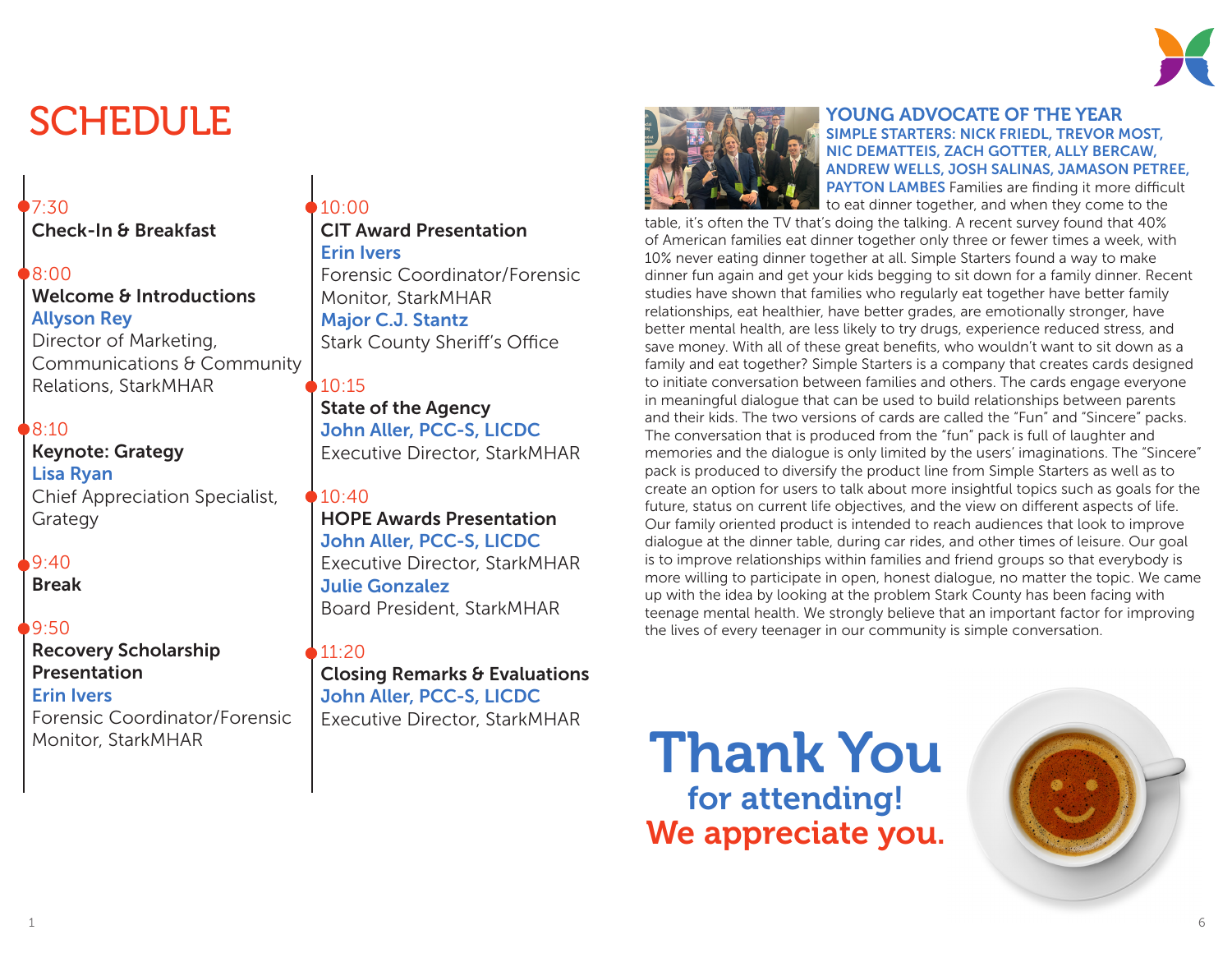## **HOPE AWARD WINNERS** (CONT)



#### INNOVATION AWARD

KELLY WILLIAMS, aka Prodigal Son, is a seven-time Billboardcharting inspirational rap artist who rhymes about his rough and tumble past life on the street and at times has been under scrutiny for his honest lyrics. Growing up in Canton, he saw four choices to escape poverty: music, sports, crime, and working in a steel mill. He chose all four. Williams says that music was one of the first things

that was a conscious choice for him to embrace, rather than a circumstance forced on him. Fully realizing the power of *writing* music, especially, motivated him to start HOLY-wood Music Academy—a place where local young people can go, free of charge, to write, produce, and record music. In addition to supporting those who want to use music as a therapeutic, creative outlet, Williams has a presence in other parts of the community where people may be looking for a positive way forward. He has become the RE-ENTRY mentor for the Canton Police Department, created Day Jail curriculum for the Stark County Day Jail program, started "HOPE TOURS" in partnership with StarkMHAR, and provides encouragement in numerous other ways. For more information on the music academy, or if you or someone you know is interested in joining, contact Kelly Williams at

holywoodconsulting@gmail.com. *Kelly "Prodigal Son" Williams encourages the community at large to: NEVER GIVE UP!*



#### COMMUNITY CHAMPION PERRY HIGH SCHOOL SPEAK LIFE RESILIENCY TEAM: BRYAN WINSLOW, LEAH MOORE, PETER SMITH, ALYSSA MCGRAW, EMMA GEORGE, DAVID RILEY

The multiple suicides that occurred during the previous school year took a significant toll on students, staff, and

the community. The students involved in the Speak Life Resiliency Run wanted to create an event to help everyone continue to "heal" as well as raise awareness about suicide prevention programs that can support families and students through times of difficulty. The group also wanted the event to bring the school and community together to make a positive difference in the lives of others. This is why Coleman Professional Services (Mobile Crisis Unit) and Akron Children's Hospital (Inpatient Hospitalization) were chosen as receiving the funds generated through this event. The real-life lessons that we all learned by organizing this event have extended far beyond the walls of a classroom or our community. As a result, the Speak Life Student Committee's main goal of bringing awareness to mental illness and the resources available to help those in need during difficult times - while also helping everyone in our school "community" heal - was attained on many levels. The inaugural event held on May 4 was a significant step in a positive direction.

### KEYNOTE SPEAKER



LISA RYAN helps her clients develop employee engagement initiatives and strategies that keep their top talent and best clients from becoming someone else's. Lisa is an award-winning speaker and Amazon best-selling author of ten books. Her clients appreciate her real-world insight, high content message, quick wit, and the immediately actionable ideas contained in her fun, interactive, and engaging workshops and programs. Focusing on strengthening

workplace culture, improving employee engagement, and initiating gratitude strategies ("Grategies") for personal and professional transformation, Lisa shares best practices, research, anecdotes, and takes advantage of the "wisdom in the room" so participants can also learn from each other. Lisa Ryan costars in two films with other experts including Jack Canfield of "Chicken Soup for the Soul." She is the Past-President of the National Speakers Association, Ohio Chapter and holds an MBA from Cleveland State University.

### SCHOLARSHIP WINNER



**KRISTIN HOOTEN** currently works as a social worker for the YWCA of Canton and is enrolled in the Masters of Social Work program at the University of Akron. After graduation she would like to explore opportunities in the behavioral health field either working with children in a school setting or working with individuals with substance use disorders.